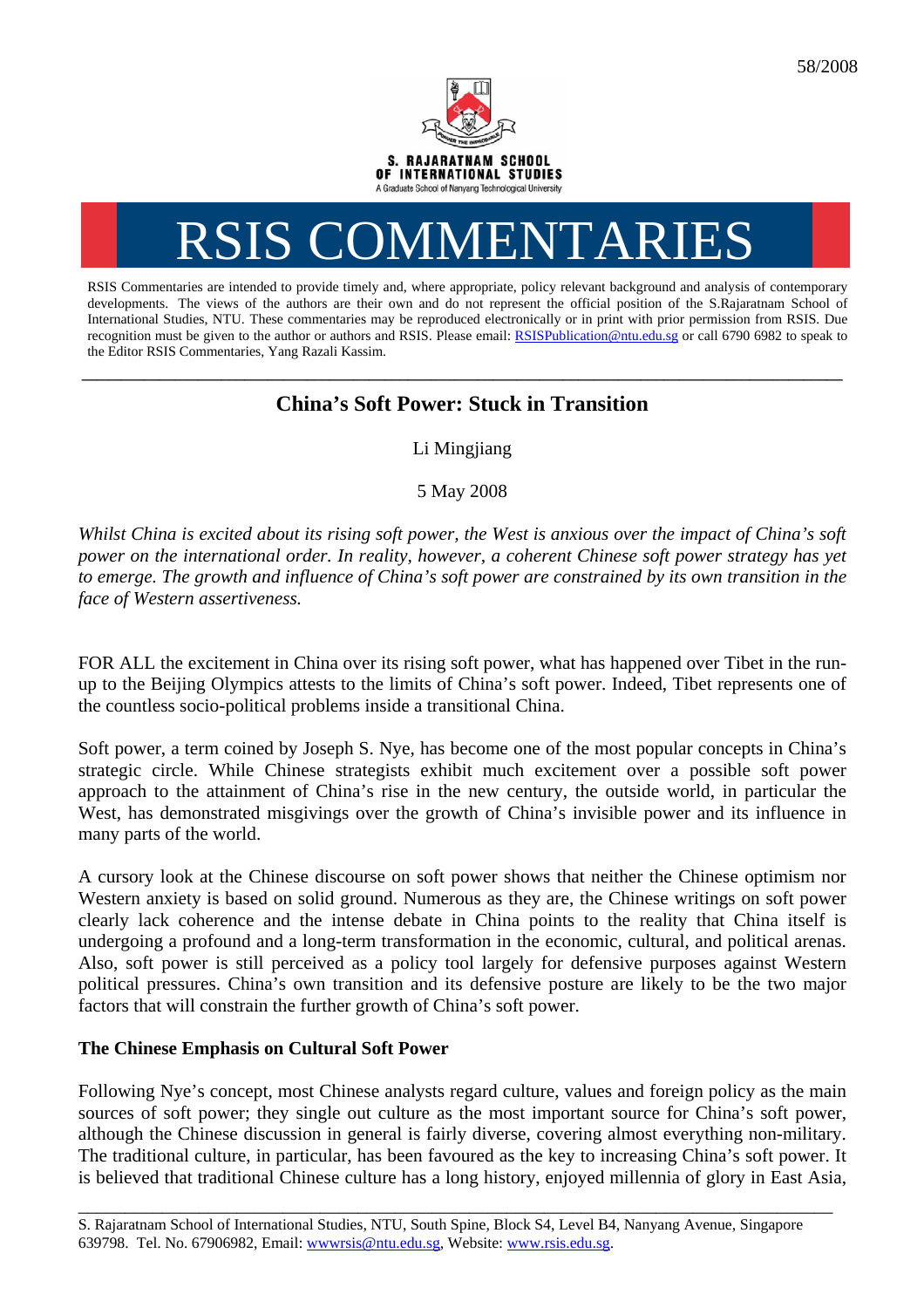and provided the intellectual foundation for the economic take-off in many East Asian countries in the contemporary era.

Moreover, many Chinese scholars argue that traditional Chinese culture offers the world values, for instance harmony (*he xie*), that can provide alternative solutions to some of the seemingly intractable problems in the world: worsening environmental degradation, unending conflicts, and declining social ethics.

#### **The Painstaking Search for Universal Values**

There has been, however, an intense debate in China as to how China can offer cultural and political values that have universal applicability. Following the intellectual tradition since the May Fourth Movement of the early 20<sup>th</sup> century, many Chinese scholars have opined that traditional Chinese culture actually carries many things that are anachronistic and contradictory to the cultural and political trends in today's world.

This is particularly the case when it comes to political culture. Many intellectuals in China maintain that the Chinese cultural emphasis on social hierarchy and the traditional lack of rule of law do not bode well for China's soft power influence in the world. This is because many of these Chinese values go against the current political tide in the world, which is dominated by Western values of individual freedom and democracy. Furthermore, they argue that many Chinese cultural traditions and norms have been either destroyed or transformed by rounds of cultural iconoclasm and revolutions during much of the  $20<sup>th</sup>$  century, and by Western cultural penetration in the reform era.

These divergent views exist not only in the scholarly community, but also, more significantly, between many scholars and the ruling political elite. Many liberal-minded intellectuals tend to look at the root impediments to China's soft power: the weakness in domestic institutions, in particular political institutions. They argue that in addition to significant changes that the Chinese development model will have to make - for instance making it more sustainable, open, free and harmonious - China has to ultimately build a constitutional polity to make its experience more appealing to the outside world.

The Chinese political elite and state-run media, however, continue to advocate traditional Marxist and socialist ideological doctrines to remould China's culture and hold the society together. Political editorials in the Chinese media regard a socialist core value system as the key to curbing the sharp decline of ideological appeal and ethical standards in Chinese society, and to the upgrading of China's soft power.

The debate clearly reflects the profound transition that China is experiencing. Its own culture is in flux and its socio-political future is uncertain. The official inclination is to cling to the last ideological straws. This would have quite significant negative impact on China's soft power through three major ways: allocating resources to research projects favoured by the ruling elite; giving the political and ideological watchdogs the power to discourage intellectual innovations; and most importantly, perhaps, retarding the process of political reform.

### **A Tool Largely for Defensive Purposes**

Soft power, as expounded by many Chinese strategists, is supposed to serve as a soft shield against Western pressures and cultural and ideological inroads into China. An immediate goal is to dispel what they see as misperception or misunderstanding of the real China by outside commentators. And on that basis, stronger cultural and media soft power is expected to help develop a better image of the Chinese regime in the world.

Soft power is also expected to be used to fend off the influence or penetration of foreign cultures in